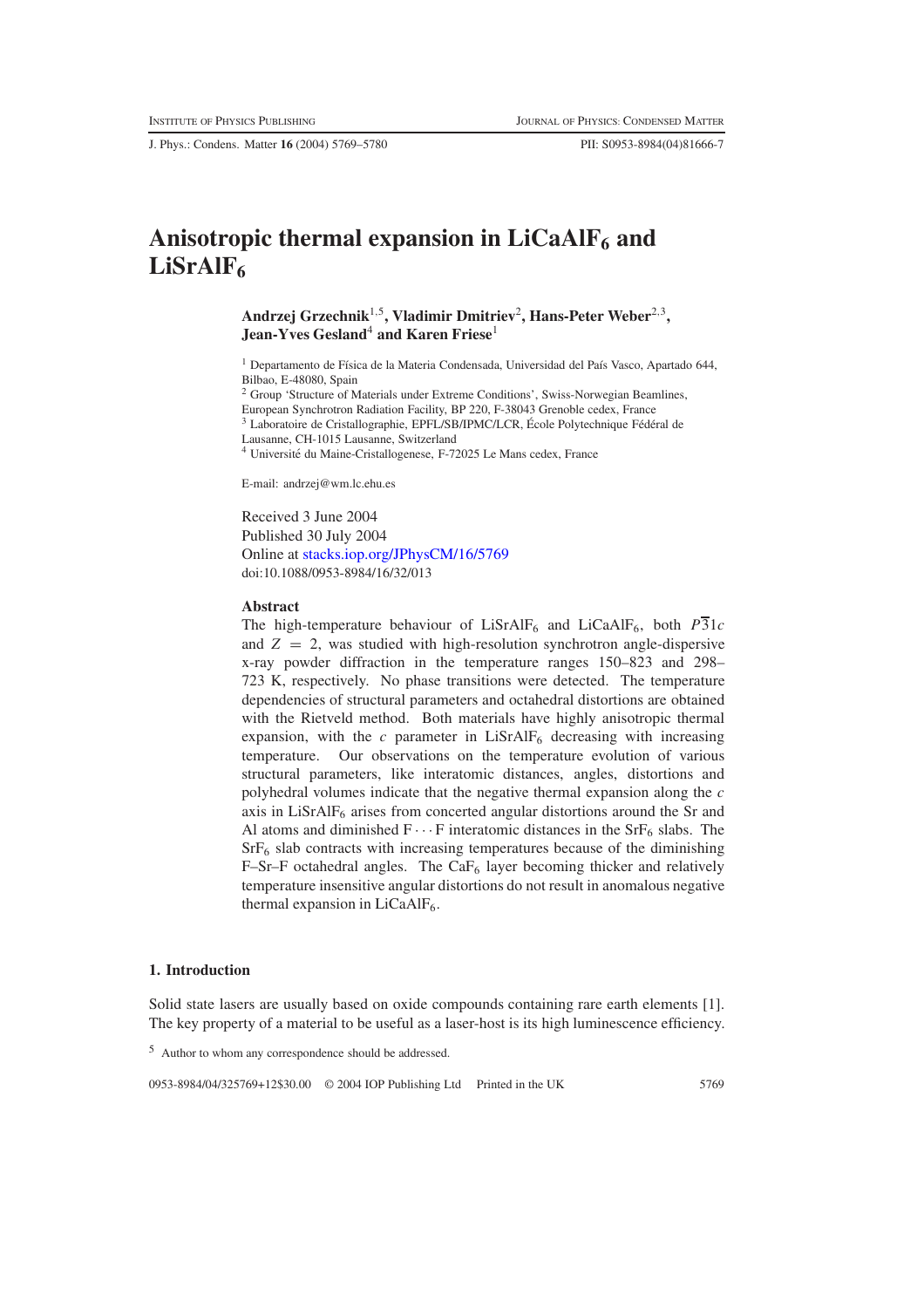

**Figure 1.** Crystal structure of LiSrAlF<sub>6</sub> and LiCaAlF<sub>6</sub> at ambient conditions ( $P\overline{3}1c$ ,  $Z = 2$ ). (This figure is in colour only in the electronic version)

Fluorides are of interest as laser-host materials because of their large band gaps and low phonon energies resulting in lower multiphonon emission rates and high luminescence efficiencies when compared to oxides. Furthermore, they are stable with respect to radiation damage and they have small non-linear refractive indices  $[1, 2]$ . LiYF<sub>4</sub> is already a commercially used host material for laser systems. Several other rare-earth doped fluorides exhibit a luminescence output comparable to the  $LiYF_4$  phosphor [3–6].

The *colquiriite*  $LiMM'F_6$  (M = Ca or Sr; M' = Al, Ga, or Cr) family of fluoride compounds is considered to be the most promising for optical applications [1–10]. The crystal structures of LiCaAlF<sub>6</sub> and LiSrAlF<sub>6</sub> ( $\overline{P}$ 31*c*, *Z* = 2) are ordered derivatives of the Li<sub>2</sub>ZrF<sub>6</sub> type ( $\overline{P31m}$ ,  $\overline{Z} = 1$ ) [11]. Each cation occupies a deformed octahedral site (figure 1). The polyhedral distortions in  $LiMM/F_6$  at ambient conditions have been correlated with the sizes of the M and M' cations  $[9, 11, 12]$ . For the M site occupied by luminescent dopants, the distortion, larger for the Sr compounds, is associated with the relative rotations of the two opposite trigonal F faces. As a consequence, the strontium-containing materials provide larger optical absorption coefficients determined by the strengths of static and dynamic distortions of the crystal field [12].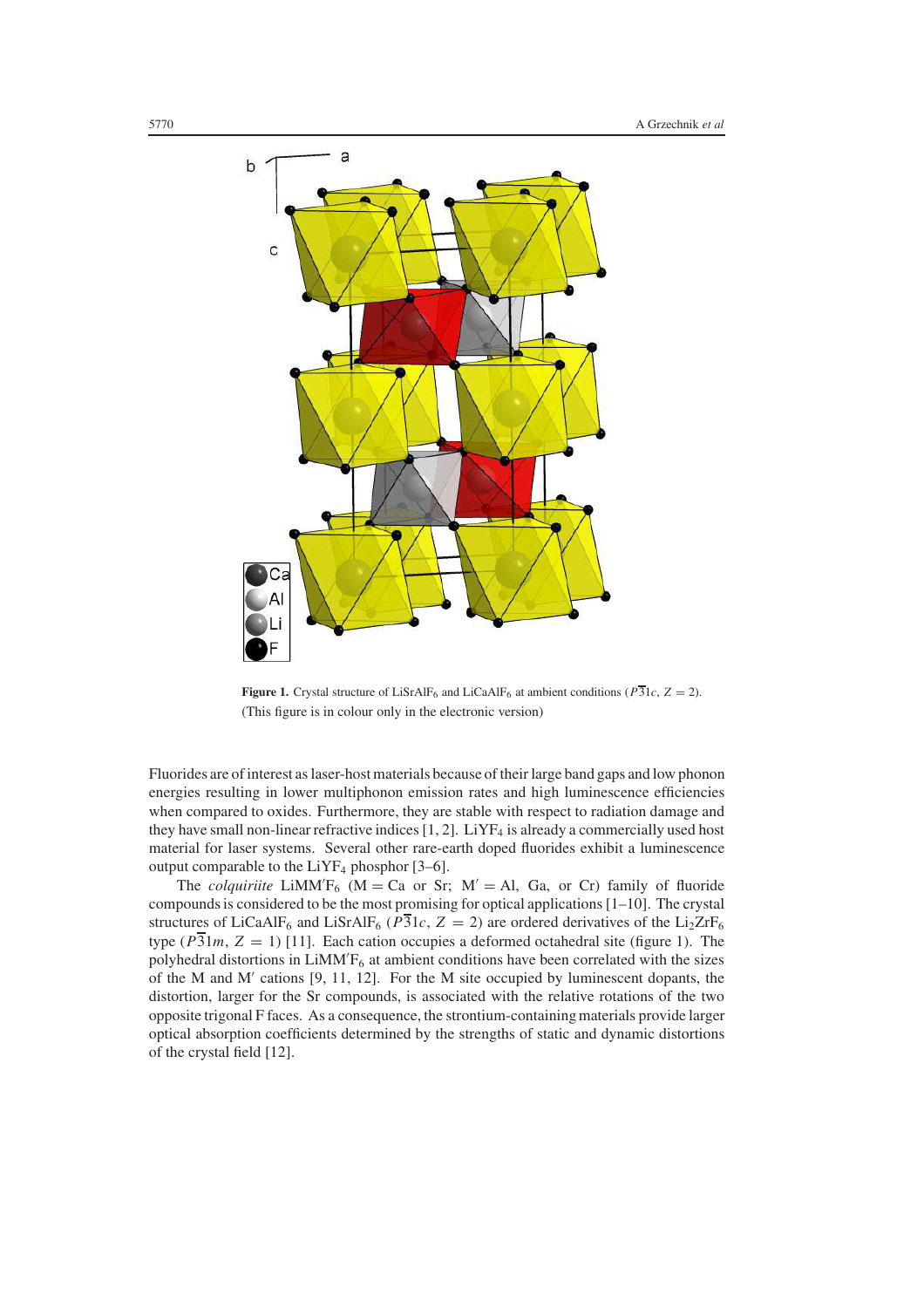

**Figure 2.** Selected x-ray powder diffraction patterns of LiSrAlF<sub>6</sub> at different temperatures in the  $2\theta$  region 5<sup>°</sup>– 45◦.

Figure 3. X-ray powder diffraction patterns of LiCaAlF<sub>6</sub> at different temperatures in the  $2\theta$  region  $5^{\circ} - 45^{\circ}$ .



Figure 4. Observed, calculated and difference x-ray powder diffraction patterns for LiSrAlF<sub>6</sub> at 823 K as obtained after the final Rietveld refinement. Vertical markers indicate the positions of Bragg reflections. The inset shows the patterns in the  $2\theta$  range 35°–60° magnified five times.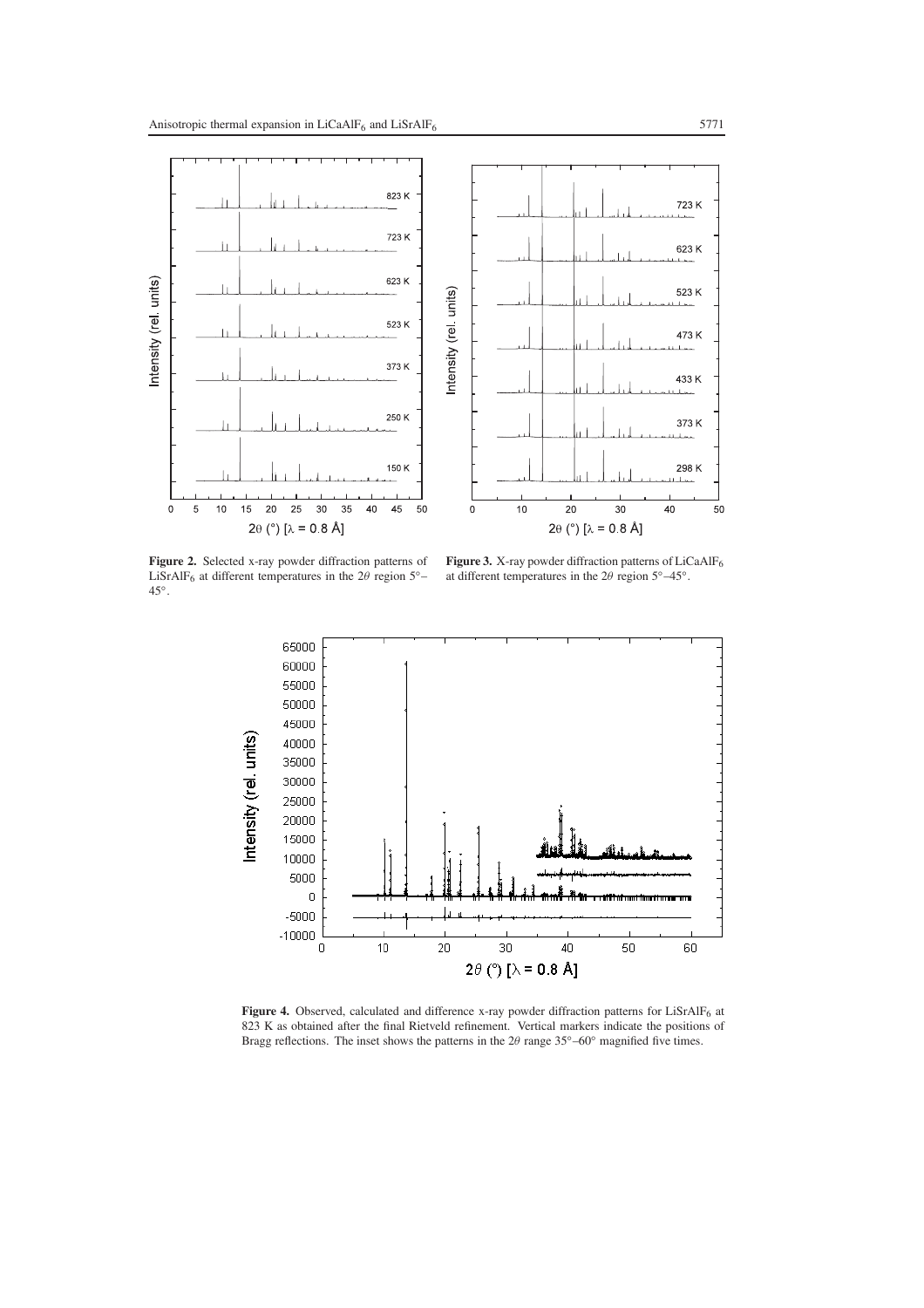

**Figure 5.** Observed, calculated and difference x-ray powder diffraction patterns for LiCaAlF6 at 723 K as obtained after the final Rietveld refinement. Vertical markers indicate the positions of Bragg reflections. The inset shows the patterns in the  $2\theta$  range 35°–60° magnified five times.





**Figure 6.** Temperature dependence of lattice parameters and unit cell volumes in LiSrAlF<sub>6</sub> (open symbols) and LiCaAlF6 (solid symbols). Representative estimated standard deviations are given in tables 1 and 2.

**Figure 7.** Temperature dependence of interatomic distances in LiSrAlF<sub>6</sub> (open symbols) and LiCaAlF<sub>6</sub> (solid symbols). Representative estimated standard deviations are given in tables 1 and 2.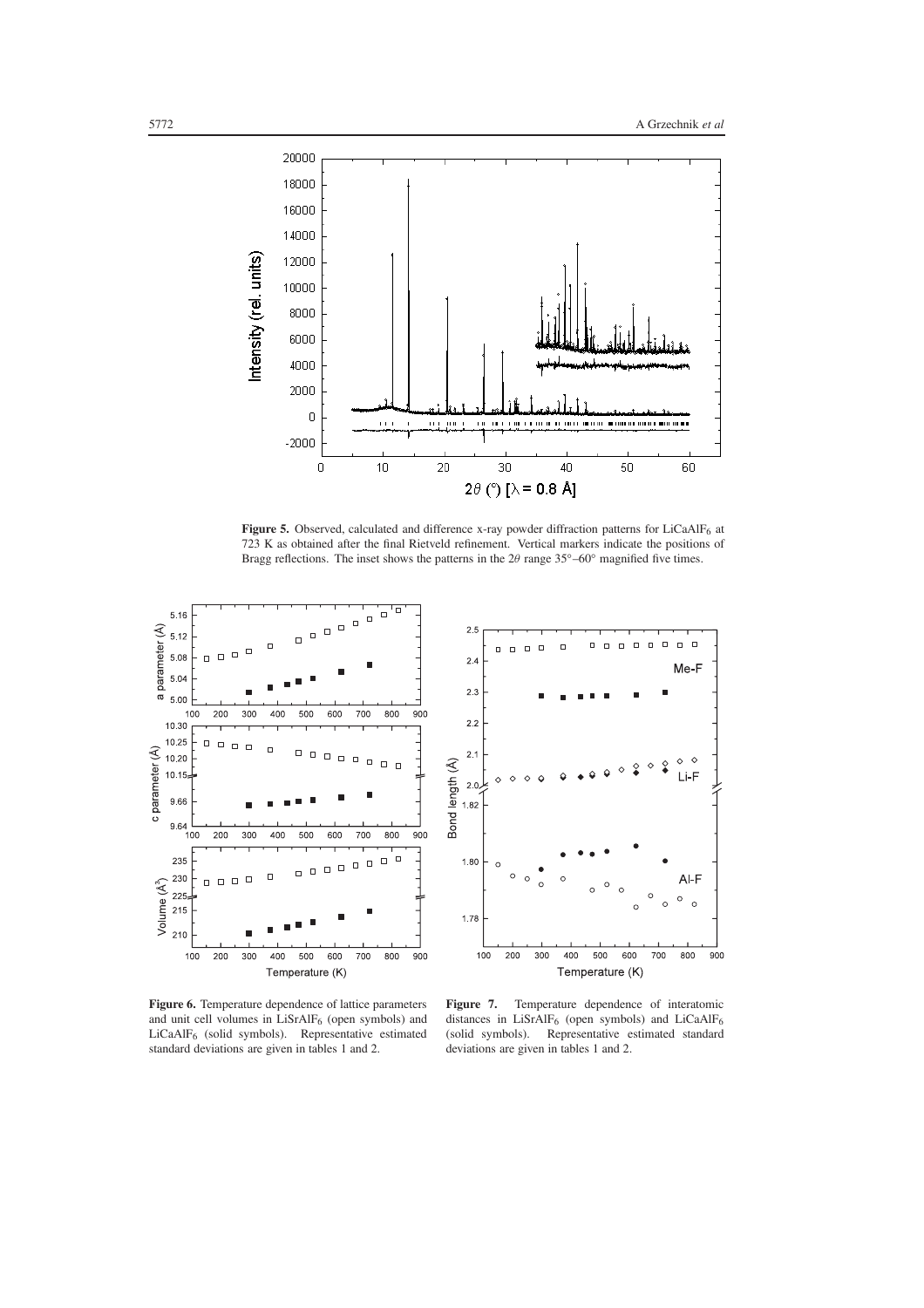| Atom                       | Site           | $\boldsymbol{\mathcal{X}}$ | $\mathcal{Y}$ | $\ensuremath{\mathnormal{Z}}$ | $U_i^*100$ |  |
|----------------------------|----------------|----------------------------|---------------|-------------------------------|------------|--|
| Li                         | 2c             | 1/3                        | 2/3           | 1/4                           | 1.0        |  |
| <b>Sr</b>                  | 2 <sub>b</sub> | 0.0                        | 0.0           | 0.0                           | 3.90(3)    |  |
| Al                         | 2d             | 2/3                        | 1/3           | 1/4                           | 2.70(10)   |  |
| F                          | 12i            | 0.3934(4)                  | 0.0430(5)     | 0.1489(2)                     | 3.70(8)    |  |
| Selected distances (Å)     |                |                            |               |                               |            |  |
| $Li-F$                     | 2.082(2)       |                            |               |                               |            |  |
| $Sr-F$                     | 2.455(2)       |                            |               |                               |            |  |
| $AI-F$                     | 1.785(2)       |                            |               |                               |            |  |
| $F \cdots F$               | 2.526(3)       |                            |               |                               |            |  |
|                            | 2.599(5)       |                            |               |                               |            |  |
|                            | 2.447(5)       |                            |               |                               |            |  |
| Selected bond angles (deg) |                |                            |               |                               |            |  |
| $F-Li-F$                   | 97.69(9)       |                            |               |                               |            |  |
|                            | 71.98(12)      |                            |               |                               |            |  |
|                            | 94.30(12)      |                            |               |                               |            |  |
| $F-Sr-F$                   | 94.09(8)       |                            |               |                               |            |  |
| $F-Al-F$                   | 90.10(11)      |                            |               |                               |            |  |
|                            | 86.55(15)      |                            |               |                               |            |  |
|                            | 93.48(14)      |                            |               |                               |            |  |
| $Sr-F–Al$                  | 134.70(12)     |                            |               |                               |            |  |
| $Al-F-Li$                  | 100.73(11)     |                            |               |                               |            |  |
| Sr-F-Li                    | 119.37(8)      |                            |               |                               |            |  |

**Table 1.** Structural parameters for LiSrAlF<sub>6</sub> ( $P\overline{3}1c$ ,  $Z = 2$ ) at 823 K,  $a = 5.16879(2)$  Å,  $c = 10.17551(6)$  Å. Estimated standard deviations are given in parentheses.

Preliminary studies of the temperature dependence of lattice parameters in  $LiCaAlF<sub>6</sub>$ and LiSrAlF<sub>6</sub> at the temperature range 298–600 K indicated that both materials have highly anisotropic thermal expansion, with the  $c$  parameter in LiSrAlF<sub>6</sub> decreasing with increasing temperature [12]. The anisotropic thermal expansion indicates a high sensitivity to thermal shocks and thermal gradients [10]. The thermal conductivity in these fluorides is smaller than the one in oxides and leads to higher temperature gradients during their crystal growth and laser action. The heat produced within the crystals during the application as laser hosts can thus lead to cracking.

This study aims to elucidate the structural origin of the anisotropic thermal expansion in *colquiriites* LiCaAlF<sub>6</sub> and LiSrAlF<sub>6</sub> by measuring their x-ray powder diffraction patterns as a function of temperature at ambient pressure. The temperature dependencies of structural parameters and octahedral distortions are obtained with the Rietveld method.

### **2. Experimental details**

The polycrystalline samples of  $LiCaAlF_6$  and  $LiSrAlF_6$  studied here were the same as in previous reports on the high-pressure behaviour of the two compounds [13]. The x-ray powder patterns were measured in the Debye–Scherrer geometry (glass capillaries with the inner diameter of 0.3 mm) using a two-circle high-resolution multi-analyser diffractometer on the BM1B station at the ESRF (Grenoble, France) in the  $2\theta$  region  $2°-60°$ . An intrinsic resolution was approximately 0.01◦ at a wavelength of 1 Å. The data were collected in the temperature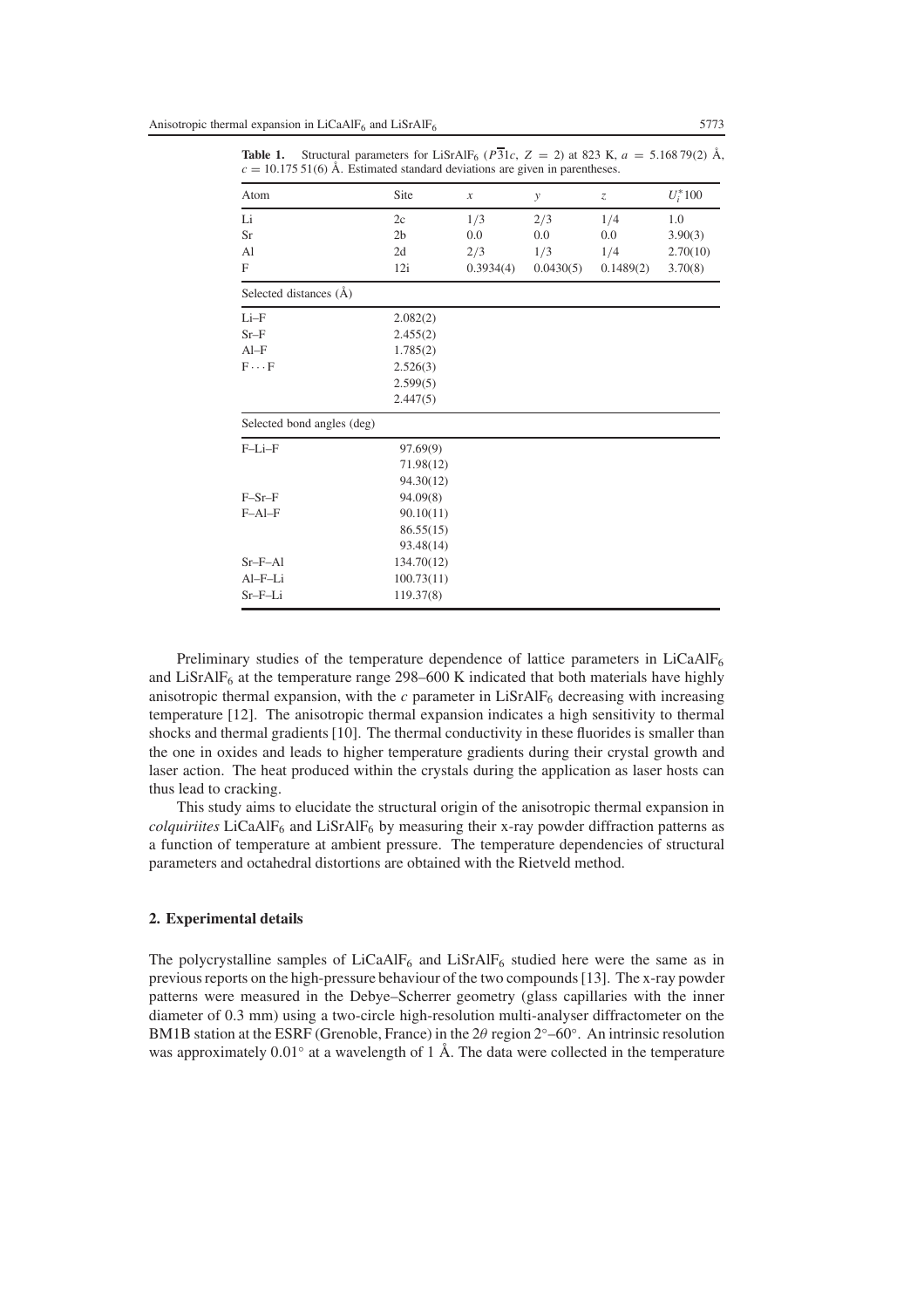| Atom                       | Site           | $\boldsymbol{\mathcal{X}}$ | y         | $\mathcal Z$ | $U_i^*100$ |  |
|----------------------------|----------------|----------------------------|-----------|--------------|------------|--|
|                            |                |                            |           |              |            |  |
| Li                         | 2c             | 1/3                        | 2/3       | 1/4          | 1.0        |  |
| Ca                         | 2 <sub>b</sub> | 0.0                        | 0.0       | 0.0          | 2.29(4)    |  |
| Al                         | 2d             | 2/3                        | 1/3       | 1/4          | 2.12(7)    |  |
| $\boldsymbol{\mathrm{F}}$  | 12i            | 0.3793(3)                  | 0.0373(3) | 0.1436(2)    | 2.99(5)    |  |
| Selected distances (Å)     |                |                            |           |              |            |  |
| Li-F                       | 2.049(2)       |                            |           |              |            |  |
| $Ca-F$                     | 2.300(2)       |                            |           |              |            |  |
| $AI-F$                     | 1.800(1)       |                            |           |              |            |  |
| $F \cdots F$               | 2.560(2)       |                            |           |              |            |  |
|                            | 2.571(3)       |                            |           |              |            |  |
|                            | 2.493(3)       |                            |           |              |            |  |
| Selected bond angles (deg) |                |                            |           |              |            |  |
| $F-Li-F$                   | 97.04(6)       |                            |           |              |            |  |
|                            | 74.97(8)       |                            |           |              |            |  |
|                            | 91.93(9)       |                            |           |              |            |  |
| $F-Ca-F$                   | 92.64(6)       |                            |           |              |            |  |
| $F-Al-F$                   | 90.64(7)       |                            |           |              |            |  |
|                            | 87.66(10)      |                            |           |              |            |  |
|                            | 91.14(11)      |                            |           |              |            |  |
| $Ca-F-Al$                  | 135.00(8)      |                            |           |              |            |  |
| $Al-F-Li$                  | 98.69(7)       |                            |           |              |            |  |
| Ca-F-Li                    | 121.32(6)      |                            |           |              |            |  |

**Table 2.** Structural parameters for LiCaAlF<sub>6</sub> ( $P\overline{3}1c$ ,  $Z = 2$ ) at 723 K,  $a = 5.06549(2)$  Å,  $c = 9.663\,21(5)$  Å. Estimated standard deviations are given in parentheses.

**Table 3.** Linear thermal expansion coefficients in LiSrAlF<sub>6</sub> and LiCaAlF<sub>6</sub> ( $\times 10^{-6}$  K<sup>-1</sup>).

|                     | LiSrAlF <sub>6</sub> |             | LiCaAlF <sub>6</sub> |               |  |
|---------------------|----------------------|-------------|----------------------|---------------|--|
|                     | $\alpha_{11}$        | $\alpha$ 33 | $\alpha_{11}$        | $\alpha_{33}$ |  |
| This study          | 23.2(6)              | $-17.1(4)$  | 20.4(3)              | 3.4(1)        |  |
| $[12]$ <sup>a</sup> | 23.5                 | $-6.6$      | 22.9                 | 2.5           |  |
| [16]                | 18.8                 | $-10.0$     |                      |               |  |
| [17]                |                      |             | 22.0                 | 3.6           |  |

<sup>a</sup> The units of  $10^{-6}$  °C<sup>-1</sup>.

ranges 150–823 K for LiSrAlF<sub>6</sub> and 298–723 K for LiCaAlF<sub>6</sub> at atmospheric pressure. The wavelength was 0.8 Å.

Rietveld refinements of the diffraction patterns collected at different temperatures were carried out using the program GSAS [14]. The refined parameters included the lattice parameters, fractional atomic coordinates of the fluorine atoms, isotropic thermal parameters for the Me (Sr or Ca), Al and F atoms, Stephens profile function parameters [15], and overall intensity scaling factor. The isotropic thermal parameters for the Li atoms were fixed at an arbitrary value of 0.01 and not refined. This relatively low value was chosen to ensure a good localization of the light atom Li.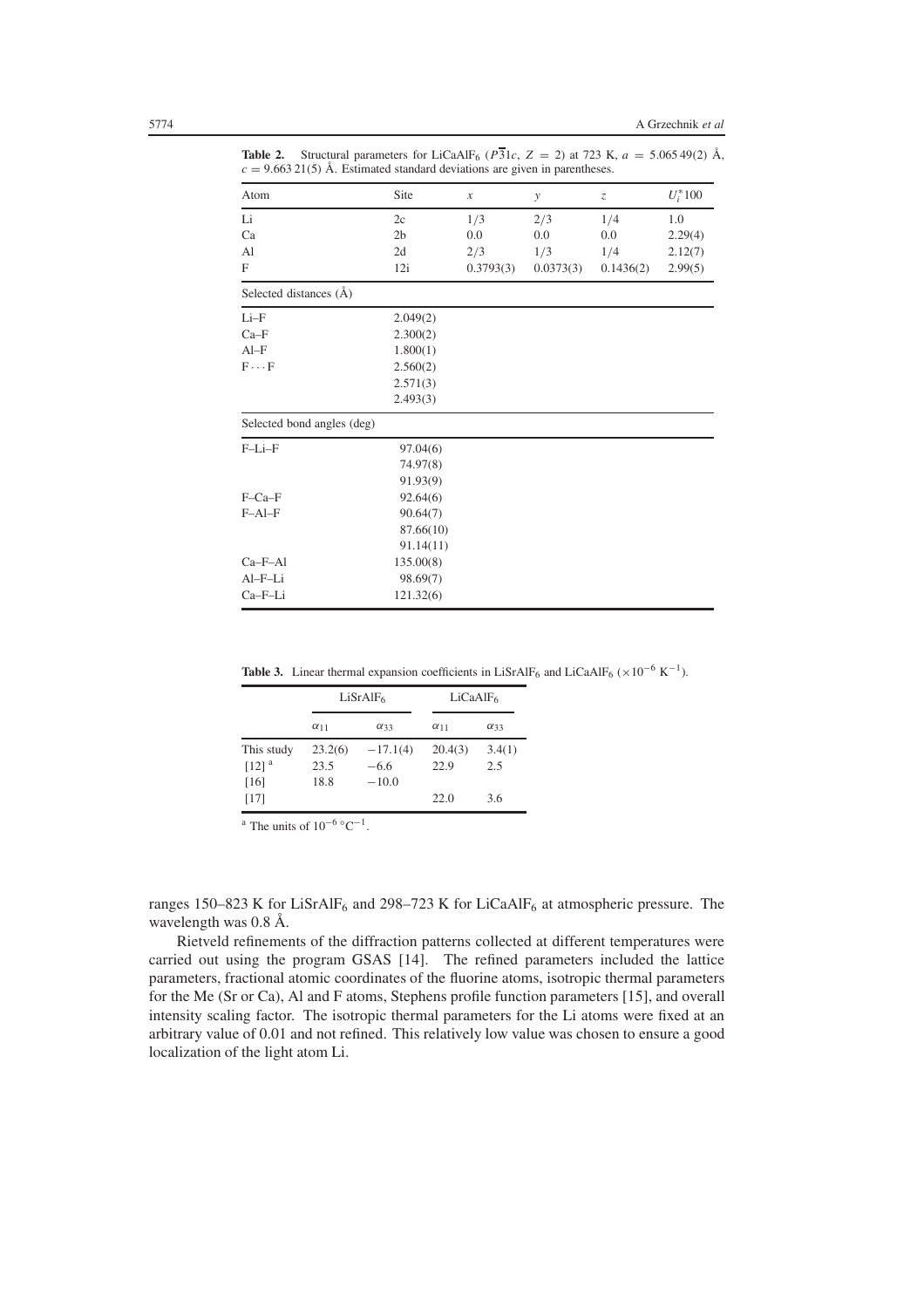



**Figure 8.** Temperature dependence of non-bonded F ··· F distances and of thicknesses of octahedral slabs along the  $c$  axis in LiSrAlF $_6$  (open symbols) and  $LiCaAlF<sub>6</sub>$  (solid symbols). The grey symbols stand for the average  $F \cdots F$  distances. Representative estimated standard deviations for the non-bonded  $F \cdots F$  distances are given in tables 1 and 2. The thicknesses were are given in tables 1 and 2. recalculated from the refined lattice and structural parameters with no estimated standard deviations.

**Figure 9.** Temperature dependence of F–Al–F and F– Me–F angles in LiSrAlF<sub>6</sub> (open symbols) and LiCaAlF<sub>6</sub> (solid symbols). Representative estimated standard deviations are given in tables 1 and 2.

#### **3. Results and discussion**

X-ray powder patterns of  $LiSrAlF_6$  and  $LiCaAlF_6$  as a function of temperature are shown in figures 2 and 3, respectively. No phase transitions were observed in both compounds in the entire temperature ranges studied here. All the patterns of  $LiSrAlF<sub>6</sub>$  and  $LiCaAlF<sub>6</sub>$  were refined with the Rietveld method [14] using the structural models presented by Yin and Keszler [11] (tables 1 and 2, respectively). The best fit for LiSrAlF<sub>6</sub> at 823 K (table 1 and figure 4) was obtained with  $R_{wp} = 10.88\%, R_p = 8.21\%, R(F^2) = 11.63\%,$  and goodness of fit 2.11 (the residuals  $R_{\rm wp}$  and  $R_{\rm p}$  have been calculated with the background eliminated, see the GSAS manual [14]). The best fit for LiCaAlF $_6$  at 723 K (table 2 and figure 5) was obtained with  $R_{wp} = 8.25\%, R_p = 6.88\%, R(F^2) = 16.23\%,$  and goodness of fit 1.62 (the residuals  $R_{wp}$ and  $R_p$  have been calculated with the background eliminated; see the GSAS manual [14]).

The temperature dependence of lattice parameters and unit cell volumes in  $LisrAlF<sub>6</sub>$  and LiCaAlF<sub>6</sub> is shown in figure 6. In accordance with previous reports [10, 12], the  $c$  lattice parameter in  $LisrAIF_6$  decreases upon heating. The linear thermal expansion coefficients  $\alpha_{11}$  (along the *a* axis) and  $\alpha_{33}$  (along the *c* axis) are defined as  $\left(\frac{da}{dT}\right)/a$  and  $\left(\frac{dc}{dT}\right)/c$ , respectively. The coefficients  $\alpha_{11}$  and  $\alpha_{33}$  in LiSrAlF<sub>6</sub> are 23.2 × 10<sup>-6</sup> and −17.1 × 10<sup>-6</sup> K<sup>-1</sup>, respectively (table 3). The analogous parameters for LiCaAlF<sub>6</sub> are  $\alpha_{11} = 20.4 \times 10^{-6} \text{ K}^{-1}$  and  $\alpha_{33} = 3.4 \times 10^{-6} \text{ K}^{-1}$ . They are compared with the values reported in [12, 16, 17] in table 3.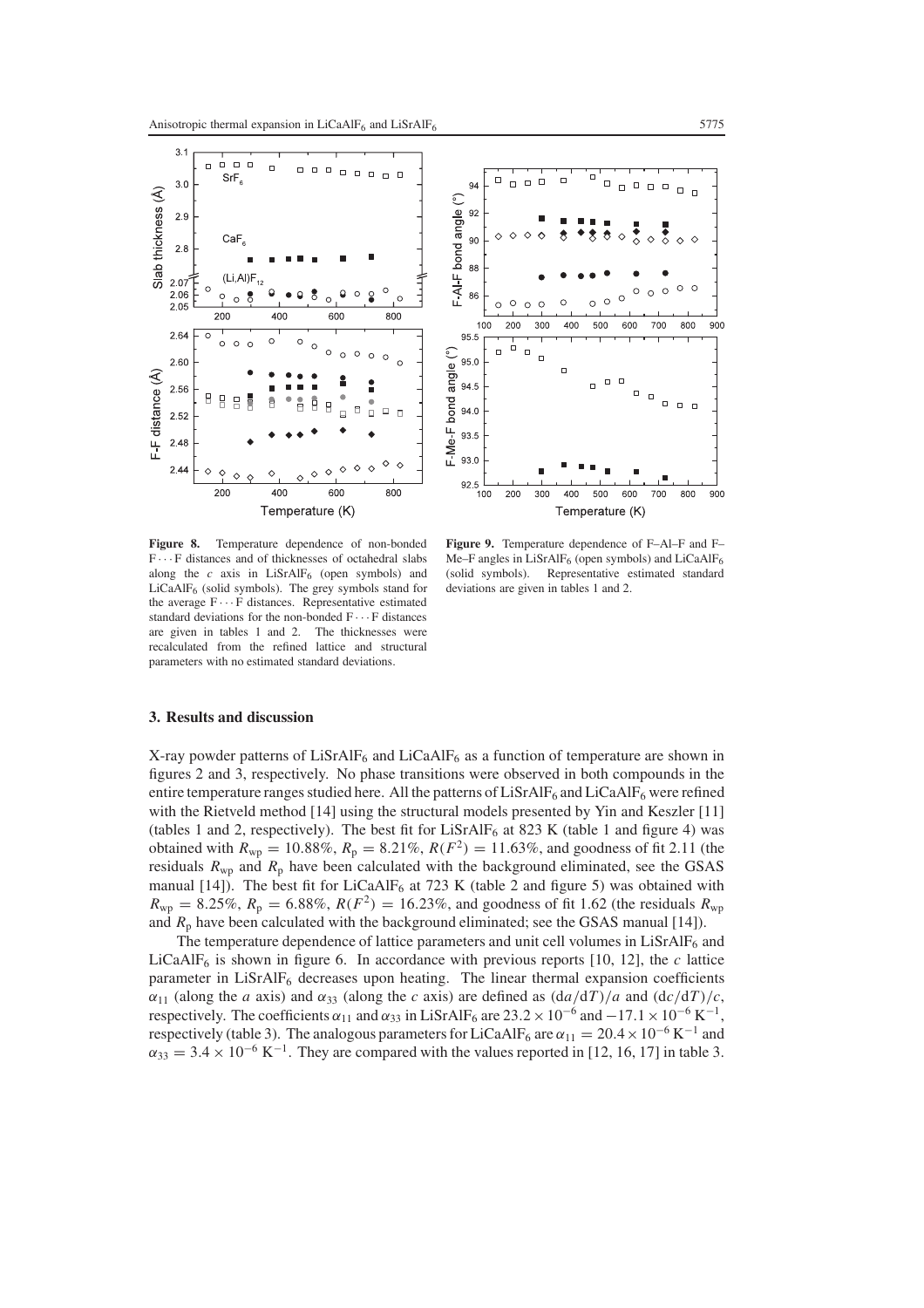

**Figure 10.** Temperature dependence of intra-octahedral angles in LiSrAlF<sub>6</sub> (open symbols) and LiCaAlF<sub>6</sub> (solid symbols). Representative estimated standard deviations are given in tables 1 and 2.

In the structures of LiCaAlF<sub>6</sub> and LiSrAlF<sub>6</sub>, the adjacent LiF<sub>6</sub> and AlF<sub>6</sub> octahedra share edges and are connected to the  $CaF_6$  and  $SrF_6$  octahedra, respectively, by sharing the fluorine atoms at their vertices (figure 1). For the purpose of this study, these crystal structures are regarded as two-dimensional ones with an alternate stacking of (Li, Al) $F_{12}$  and CaF<sub>6</sub> or SrF<sub>6</sub> slabs along the *c* axis. The structural origin of negative thermal expansion along the *c* axis in LiSrAl $F_6$  can be elucidated by examining the temperature dependencies of interatomic distances, angles and distortions (figures 7–12). Figures 7 and 8 depict the evolution of the cation–fluorine bond lengths and non-bonded  $F \cdots F$  distances in both compounds. The striking features are the decreasing Al–F and the average  $F \cdots F$  distances in the strontiumcontaining compound. Such an evolution of the  $F \cdots F$  distances in LiSrAl $F_6$  is dominated by the shortening of the F–F octahedral edges around the Sr atoms, with the  $F \cdots F$  distance of 2.599 Å at 823 K (table 1). The thicknesses of the (Li, Al) $F_{12}$  slabs in both compounds do not change with increasing temperature and oscillate around the value of 2.06 Å (figure 8). Unlike the CaF<sub>6</sub> slabs in LiCaAlF<sub>6</sub>, the SrF<sub>6</sub> layers in LiSrAlF<sub>6</sub> become thinner at high temperatures. Associated is a strong decrease both of the F–Sr–F (figure 9) and Sr–F–Li (figure 10) bond angles. The distortion from  $O<sub>h</sub>$  symmetry at the  $D<sub>3</sub>$  sites of the Al atoms could be measured by three angles (figure 9). The medium one,  $90.11°$  in LiSrAlF<sub>6</sub> at 823 K (table 1) and  $90.64°$  in LiCaAlF<sub>6</sub> at 723 K (table 2), corresponds to two F atoms in the same trigonal plane, while the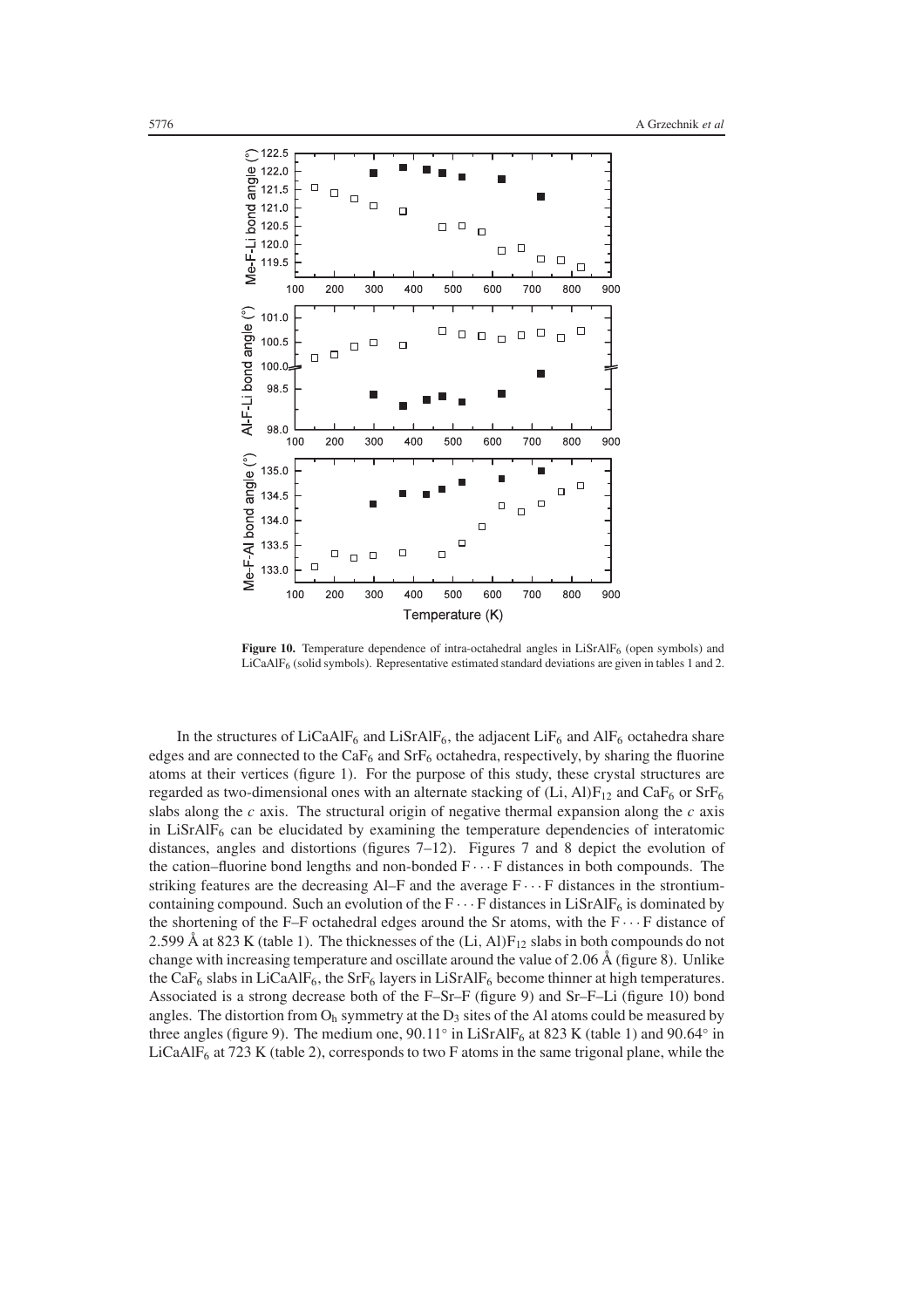

Figure 11. Temperature dependence of the MeF<sub>6</sub> twist angle in LiSrAlF<sub>6</sub> (open symbols) and LiCaAlF6 (solid symbols). The angles were recalculated from the refined lattice and structural parameters with no estimated standard deviations.

other two correspond to interactions in opposite planes [11]. Unlike in LiCaAlF<sub>6</sub>, the two large angles do not tend to merge in  $LiSrAlF<sub>6</sub>$  (figure 9). The deviations could also be measured by the relative orientations of the trigonal F planes perpendicular to the three-fold  $c$  axis. These planes are twisted from the ideal  $60°$ . The twist angles in both compounds (figure 11) decrease with increasing temperatures. The Li atoms occupy highly distorted octahedral sites in both materials, with F–Li–F angles significantly deviating from ideal 90◦ [11]. These deviations increase at high temperatures (figure 12). The temperature evolution of octahedral volumes calculated using the program VOLCAL [18] is shown in figure 13. Except for the volume of the  $\text{AIF}_6$  polyhedron in LiSr $\text{AIF}_6$ , all the other polyhedral volumes have positive temperature dependencies.

Our observations on the temperature evolution of various structural parameters, like interatomic distances, angles, distortions and polyhedral volumes, indicate that the negative thermal expansion along the  $c$  axis in LiSrAlF<sub>6</sub> arises from concerted angular distortions around the Sr and Al atoms and shortened  $F \cdots F$  interatomic distances in the SrF<sub>6</sub> slabs. The  $S$ rF<sub>6</sub> slab contracts with increasing temperatures because of the diminishing F–Sr–F octahedral angles. At the same time, the thickness of the  $(Li, Al)F_{12}$  layer in LiSrAlF<sub>6</sub>, in which the  $\text{AIF}_6$  octahedral volume diminishes upon heating, is approximately constant because the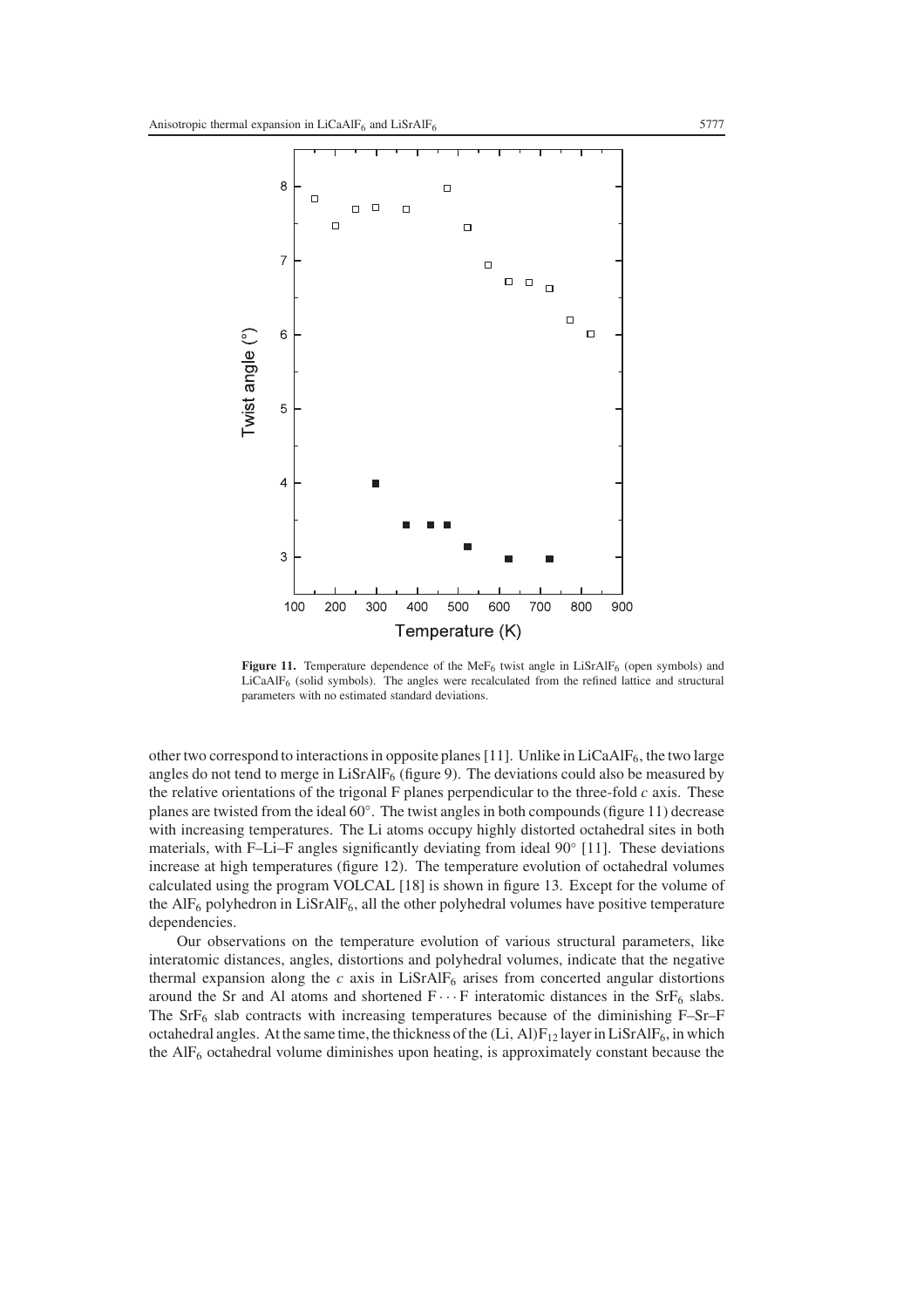

Figure 12. Temperature dependence of F-Li-F angles in LiSrAlF<sub>6</sub> (open symbols) and LiCaAlF<sub>6</sub> (solid symbols). Representative estimated standard deviations are given in tables 1 and 2.

interoctahedral angle Sr–F–Li significantly closes down. The  $CaF_6$  layer becoming thicker and relatively temperature insensitive angular distortions in LiCaAlF<sub>6</sub> do not result in anomalous negative thermal expansion.

 $LiSrAlF<sub>6</sub>$  and  $LiCaAlF<sub>6</sub>$  have different behaviour not only at high temperatures and atmospheric conditions but also at high pressures and room temperature. The pressure-induced crystal structures of these two materials were previously studied with synchrotron angledispersive x-ray powder diffraction in a diamond anvil cell [13]. The structure of  $LisrAIF<sub>6</sub>-II$  $(P2<sub>1</sub>/c, Z = 4)$ , stable between 1.6 and 3.0 GPa, is a distorted variant of the ambient pressure polymorph (LiSrAlF<sub>6</sub>-I,  $\overline{P}$ 31*c*,  $Z = 2$ ), in which each cation occupies a deformed octahedral site. LiCaAlF<sub>6</sub> transforms to this monoclinic polymorph II above about 7 GPa. LiSrAlF<sub>6</sub>-III  $(P2_1/c, Z = 4)$ , occurring above 3.0 GPa, is related to LiBaCrF<sub>6</sub> and built of deformed SrF<sub>12</sub> icosahedra within a three-dimensional framework of corner-sharing distorted  $\text{AIF}_6$  octahedra and LiF4 tetrahedra. The pressure-induced changes of the coordination polyhedra in the series  $LiSrAlF<sub>6</sub>-I, LiSrAlF<sub>6</sub>-II$  to  $LiSrAlF<sub>6</sub>-III$  are similar to the differences in coordination polyhedra due to the increase of the ionic radii of the  $Sr^{2+}$  and  $Ba^{2+}$  cations in LiSrAlF<sub>6</sub>-I and LiBaM'<sup>F</sup><sub>6</sub>  $(M'' = Al, Ga, Cr, V, Fe, or Ti)$  at ambient conditions.

The results of this study and the high-pressure investigations of  $LisrAlF<sub>6</sub>$  and  $LiCaAlF<sub>6</sub>$  [13] suggest that the stability and thermal properties of these two materials depend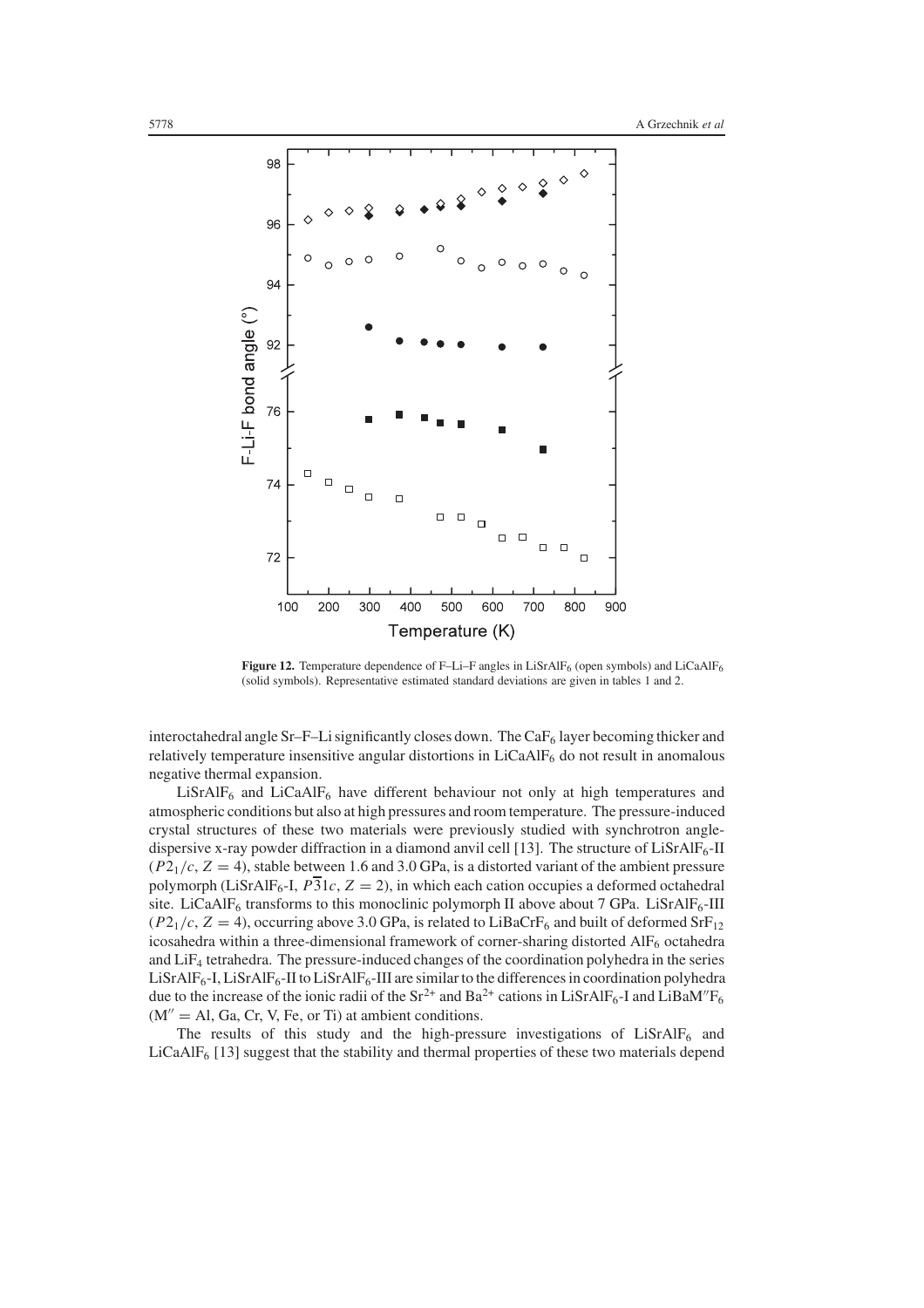

**Figure 13.** Temperature dependence of octahedral volumes in  $LisrAIF<sub>6</sub>$  (open symbols) and LiCaAlF<sub>6</sub> (solid symbols). The data points for the LiF<sub>6</sub> octahedral volumes in both compounds partly overlap. The volumes were recalculated from the refined lattice and structural parameters with no estimated standard deviations.

on the alkaline-earth metal present, or, in general, on the radius of the cation at the 2b site (tables 1 and 2). Accordingly, an effect of a substitution of the  $Ca^{2+}$  cations for the  $Sr^{2+}$  ones in the solid solution series LiSr<sub>1−*x*</sub>Ca<sub>*x*</sub>AlF<sub>6</sub> to possibly obtain a material with no or nearly extinguished negative thermal expansion might as well be reproduced by introducing other divalent cations at this crystallographic site with radii smaller than the one for the  $Sr^{2+}$  ion.

#### **Acknowledgments**

Experimental assistance from the staff of the Swiss-Norwegian Beamlines at ESRF is gratefully acknowledged. AG is financially supported by theGobierno Vasco. KF acknowledges financial support from the Spanish Ministerio de Ciencia y Tecnologia.

## **References**

- [1] Burkhalter R, Dohnke I and Hulliger J 2001 *Prog. Cryst. Growth Charact.* **42** 1
- [2] Joubert M F *et al* 2001 *J. Fluor. Chem.* **107** 235
- [3] Sarantopoulou E, Kollia Z and Cefalas A C 2000 *Microelectron. Eng.* **53** 105
- [4] Wells J P R *et al* 2000 *J. Lumin.* **87–89** 1029